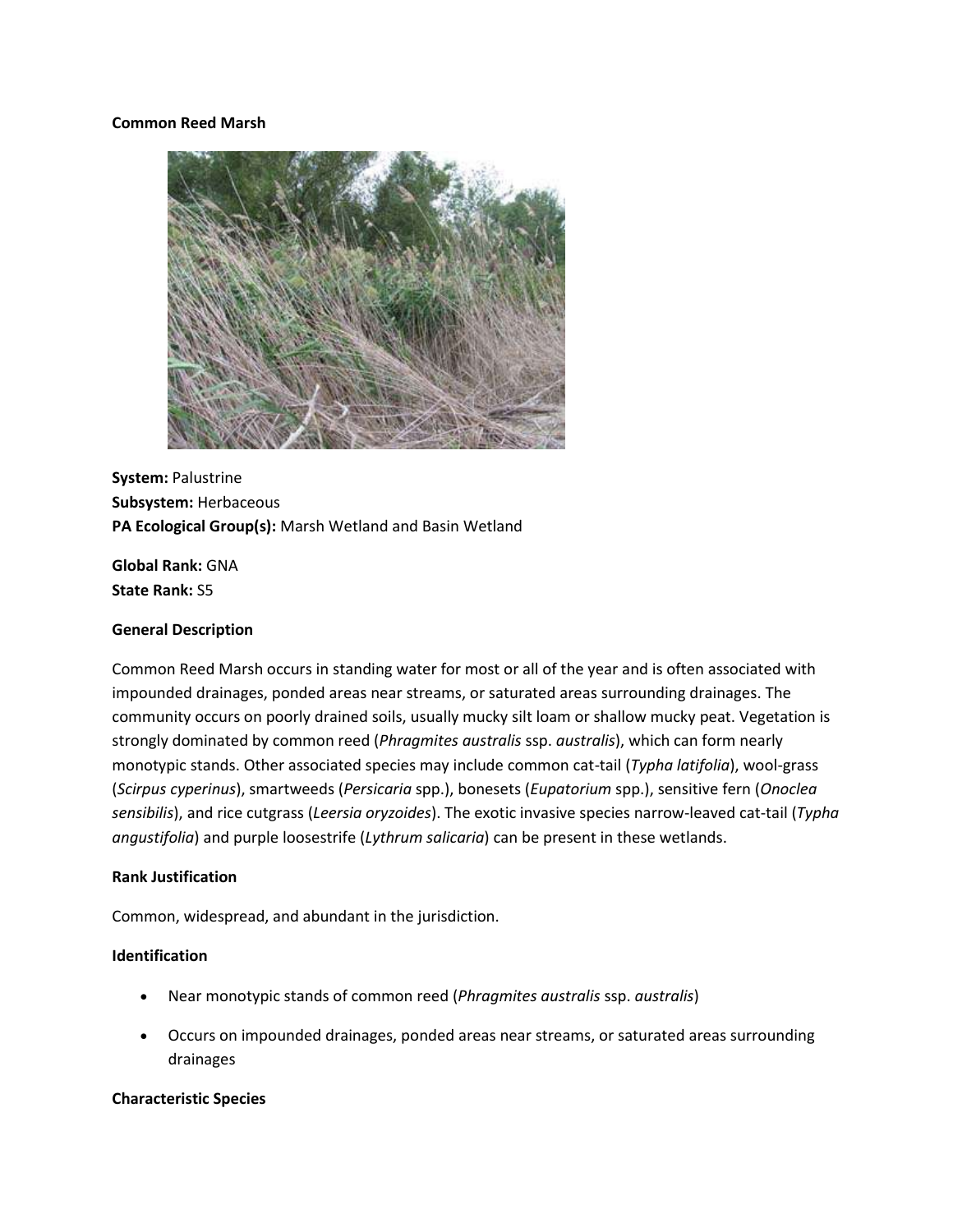### **Herbs**

- [Common cat-tail \(](http://www.natureserve.org/explorer/servlet/NatureServe?searchName=Typha+latifolia)*Typha latifolia*)
- Wool-grass (*[Scirpus cyperinus](http://www.natureserve.org/explorer/servlet/NatureServe?searchName=Scirpus+cyperinus)*)
- [Smartweeds \(](http://www.natureserve.org/explorer/servlet/NatureServe?searchSciOrCommonName=Polygonum)*Persicaria* spp.)
- [Joe-pye weed \(](http://www.natureserve.org/explorer/servlet/NatureServe?searchSciOrCommonName=eupatorium)*Eupatorium* spp.)
- Sensitive fern (*[Onoclea sensibilis](http://www.natureserve.org/explorer/servlet/NatureServe?searchName=Onoclea+sensibilis)*)
- Rice cutgrass (*[Leersia oryzoides](http://www.natureserve.org/explorer/servlet/NatureServe?searchName=Leersia+oryzoides)*)

## Exotic Species

- Common reed (*[Phragmites australis](http://www.natureserve.org/explorer/servlet/NatureServe?searchName=Phragmites+australis+ssp.+australis)* ssp. *australis*)
- [Purple loosestrife \(](http://www.natureserve.org/explorer/servlet/NatureServe?searchName=Lythrum+salicaria)*Lythrum salicaria*)
- [Narrow-leaved cat-tail \(](http://www.natureserve.org/explorer/servlet/NatureServe?searchName=Typha+angustifolia)*Typha angustifolia*)

## **International Vegetation Classification Associations:**

[Eastern Reed Marsh](http://www.natureserve.org/explorer/servlet/NatureServe?searchCommunityUid=ELEMENT_GLOBAL.2.861500) (CEGL004141)

### **NatureServe Ecological Systems:**

[North-Central Interior Freshwater Marsh \(](http://www.natureserve.org/explorer/servlet/NatureServe?searchSystemUid=ELEMENT_GLOBAL.2.732597)CES202.899)

### **Origin of Concept**

Fike, J. 1999. Terrestrial and palustrine plant communities of Pennsylvania. Pennsylvania Natural Diversity Inventory. Harrisburg, PA. 86 pp.

### **Pennsylvania Community Code**

na : Not Available

### **Similar Ecological Communities**

Common Reed Marsh can have similar species as Bluejoint – Reed Canary-grass Marsh and Mixed Forb – Graminoid Wet Meadow but differs between these types as it is clearly dominated by an almost monotypic stand of common reed (*Phragmites australis* ssp. *australis*).

## **Fike Crosswalk**

None. This type is new to the Pennsylvania Plant Community Classification developed from PNHP inventory studies.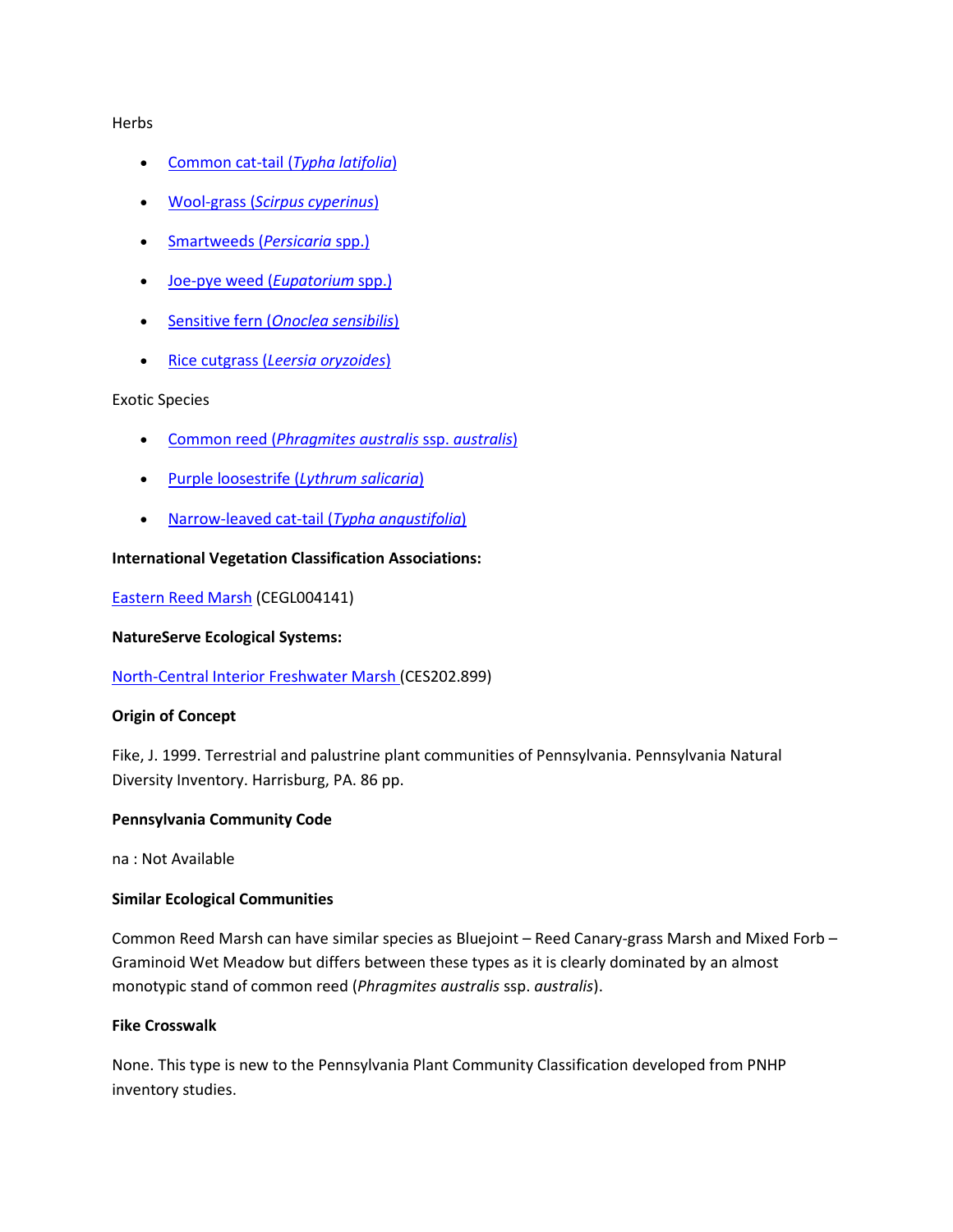## **Conservation Value**

This community can colonize disturbed ponds, impounded drainages, ponded areas near streams, or saturated areas surrounding drainages and displace native plant species and communities. However while this community is associated with decreasing native species diversity, the community also serves as a buffer for sediment and pollution runoff from adjacent developed lands by slowing the flow of surficial water, causing sediment to settle within this wetland.

## **Threats**

This community can be a threat to other wetland communities through the clonal growth of common reed (*Phragmites australis* ssp. *australis*) and displacement of other vegetation types.

## **Management**

It is important to prevent the spread of this community through invasive species control, and a natural buffer around the wetland should be maintained in order to minimize the spread of this community into adjacent vegetation.

## **Research Needs**

This community is dominated by an exotic invasive species and there is an increasing need to document the impacts of this community on native plant species and communities.

### **Trends**

The trend of this community is increasing due to the strong competitive nature of common reed (*Phragmites australis* ssp. *australis*) within altered environments. Common reed is able to colonize disturbed areas and form monotypic clonal stands which decrease both light and nutrient availability to native species.

### **Range Map**